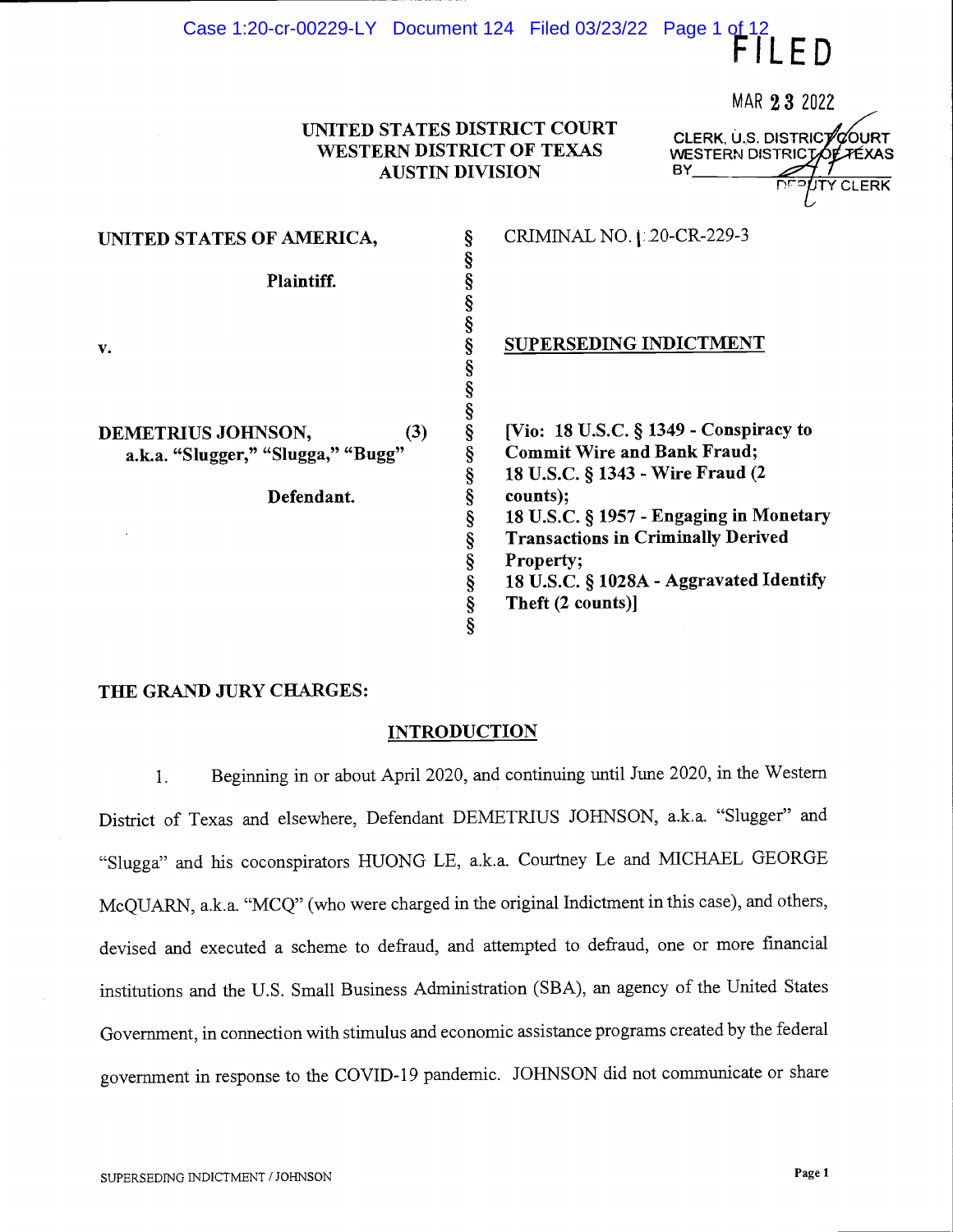### Case 1:20-cr-00229-LY Document 124 Filed 03/23/22 Page 2 of 12

information directly with McQUARN, but both McQUARN and JOHNSON worked with LE during the conspiracy.

2. Defendant JOHNSON, his co-defendants, and others, used false documents and misrepresentations, including false and fraudulent loan applications and attachments thereto, to influence and attempt to influence numerous financial institutions to approve and fund loans. When successful, these false statements and misrepresentations influenced financial institutions to issue funds that were 100% guaranteed by the SBA, and potentially forgivable. During the course of the conspiracy, applications requesting more than \$23,000,000 were submitted. JOHNSON was not aware of all of the applications submitted by other members of the conspiracy.

### SBA PAYROLL PROTECTION PROGRAM (PPP)

3. The Coronavirus Aid, Relief, and Economic Security ("CARES") Act was a federal law enacted in or around March 2020 and designed to provide emergency financial assistance to the millions of Americans who are suffering the economic effects caused by the COVID- <sup>19</sup> pandemic. The CARES Act appropriated \$349 billion in forgivable loans to small businesses for job retention and certain other expenses, through a program referred to as the Paycheck Protection Program ("PPP"). In or around April 2020, Congress increased its appropriations to add an additional \$310 billion for additional PPP funding. The Economic Aid to Hard-Hit Small Businesses, Nonprofits, and Venues Act was enacted on December 27, 2020 to continue assistance under the PPP. Under the Economic Aid Act, the PPP was extended to provide additional funding for guaranteed SBA loans. In March 2021, the American Rescue Plan Act provided an additional \$7 billion in program funding, which increased the total available PPP funding to about \$813 billion.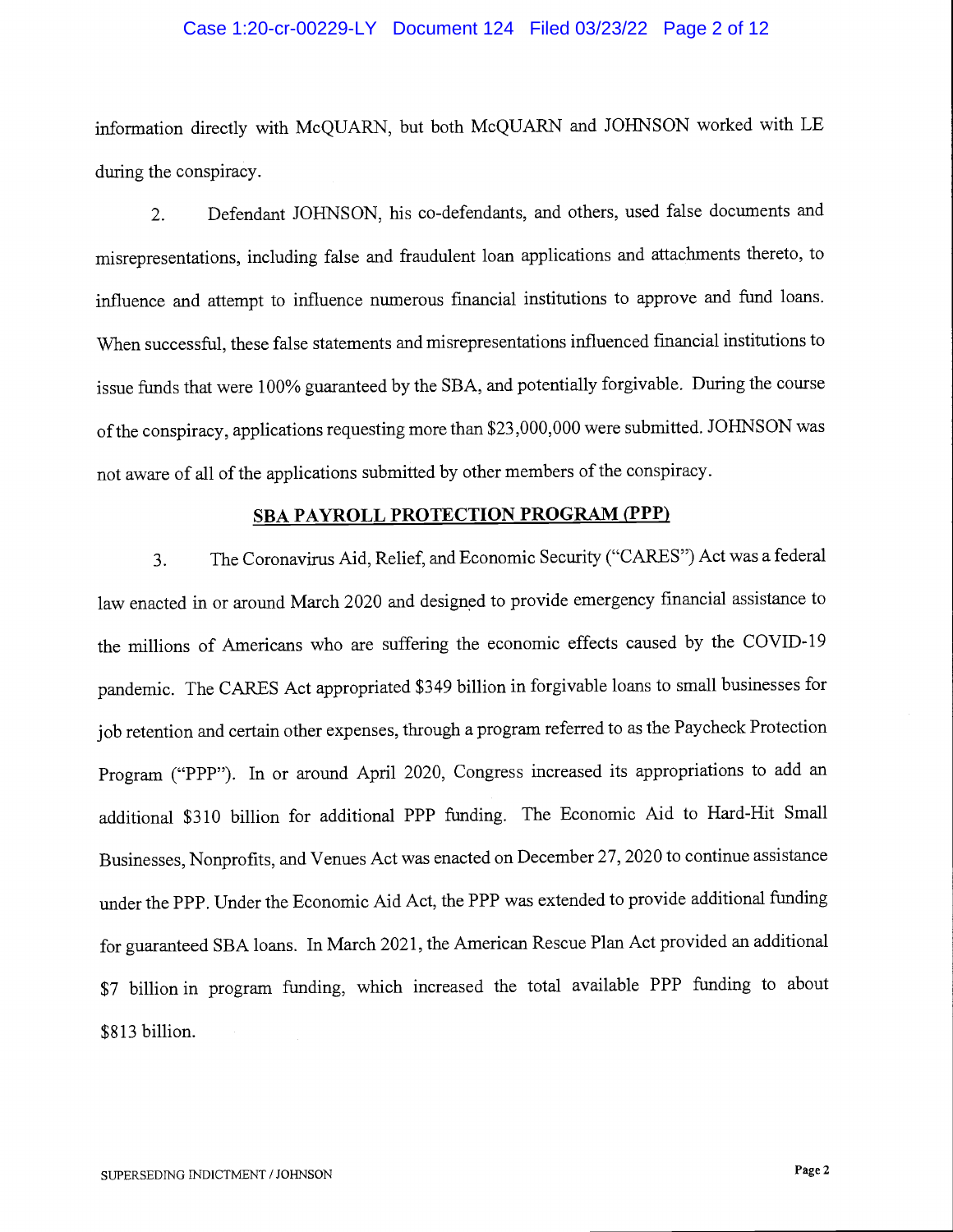### Case 1:20-cr-00229-LY Document 124 Filed 03/23/22 Page 3 of 12

4. In order to obtain a PPP loan, a qualifying business was required to submit a PPP loan application, which was signed by an authorized representative of the business. The PPP loan application required the business (through its authorized representative) to acknowledge the program rules and make certain affirmative certifications in order to be eligible to obtain the PPP loan. In the PPP loan application, the small business (through its authorized representative) was required to state, among other things, its: (a) average monthly payroll expenses; and (b) number of employees. These figures were used to calculate the amount of money the small business was eligible to receive under the PPP. In addition, businesses applying for a PPP loan were required to provide documentation showing their payroll expenses.

5. A PPP loan application was required to be processed by a participating lender. If a PPP loan application was approved, the participating lender funded the PPP loan using its own monies, which were 100% guaranteed by the SBA. Data from the application, including information about the borrower, the total amount of the loan, and the listed number of employees, was transmitted by the lender to the SBA in the course of processing the loan.

6. PPP loan proceeds were required to be used by the business on certain permissible expenses—payroll costs, interest on mortgages, rent, and utilities. The PPP allowed the interest and principal on the PPP loan to be entirely forgiven if the business spent the loan proceeds on these expense items within a designated period of time after receiving the proceeds and used a certain amount of the PPP loan proceeds on payroll expenses.

#### SCHEME

7. It was part of the scheme and artifice to defraud that Defendant and his coconspirators prepared and helped prepare and submitted false and fraudulent PPP loan applications to financial institutions, knowing those would in turn be submitted to the SBA. The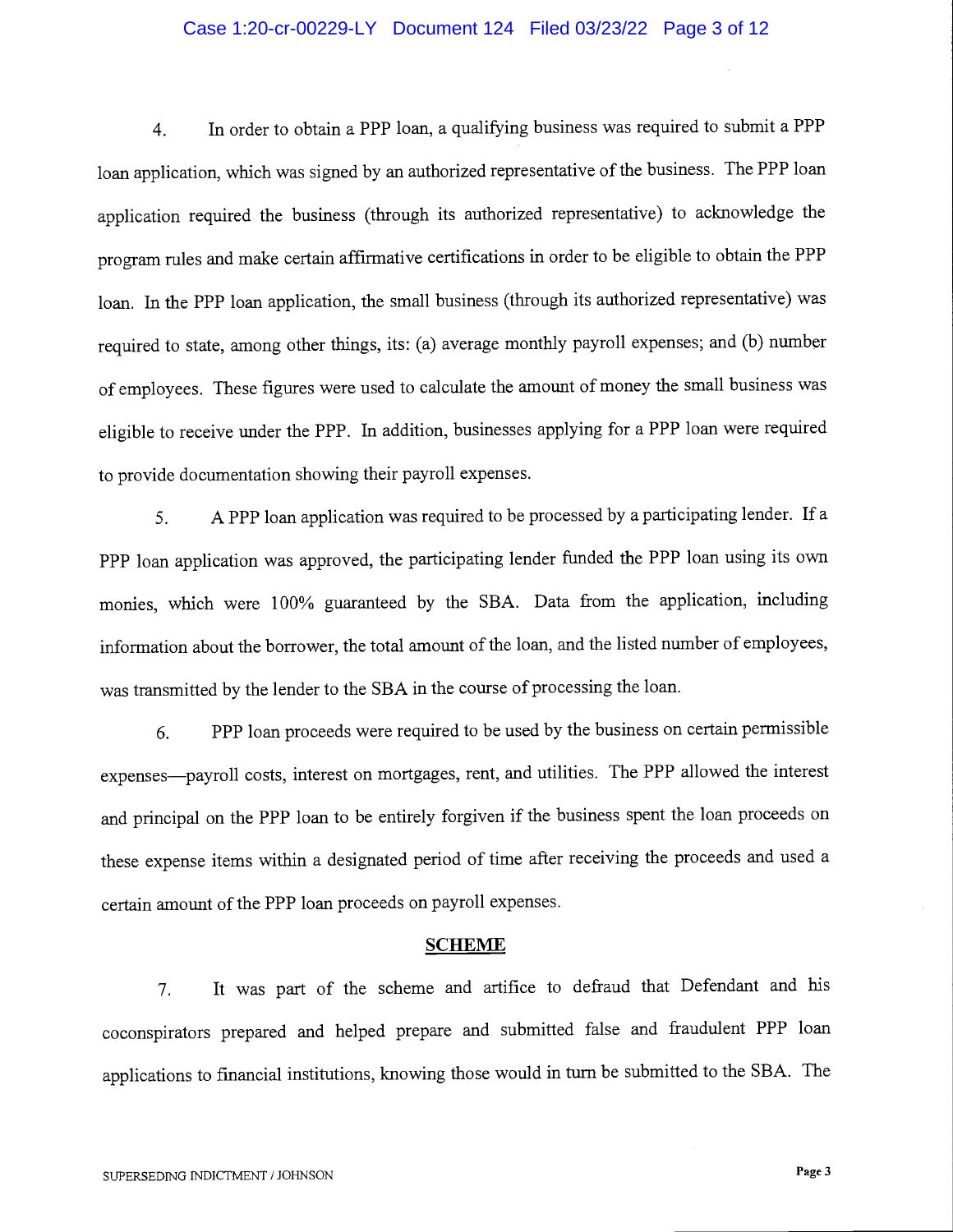### Case 1:20-cr-00229-LY Document 124 Filed 03/23/22 Page 4 of 12

fraudulent small business applicants were businesses whose registrations with the Texas Secretary of State had expired, or were renewed shortly before an application was submitted after being dormant for a long time. The false and fraudulent statements included, but were not limited to, the following:

a. fabricated payroll expenses for each small business applicant;

b. false and fraudulent representations regarding employees, to include falsely stating the number of employees and using false and fraudulent identification information to identify alleged employees, most or all of whom were, in truth and fact, not employed by the small business applicant and whose identification information had been stolen or misused, For example, JOHNSON sent the name and social security numbers for A.S., R.Z., and K.W. via text message to LE on April 24, 2020, which were fraudulently used in applications;

c. falsely and fraudulently stating that the loan proceeds would be used only for the specified purposes set forth in the loan applications, when, in truth and fact, Defendant JOHNSON and his coconspirators applied a portion of the loan proceeds for their own personal use and benefit.

### FALSE AND FRAUDULENT SBA PPP LOAN APPLICATIONS

8. Defendant JOHNSON and his co-defendants,

a. having devised and intended to devise the aforementioned scheme and artifice to defraud to obtain money and property by means of false, misleading, and fraudulent pretenses, representations, and promises, and omissions of material facts, namely, a scheme to acquire SBA PPP funds as described above, did knowingly cause to be transmitted by wire, radio, or television communication in interstate and foreign commerce, including via the internet, one or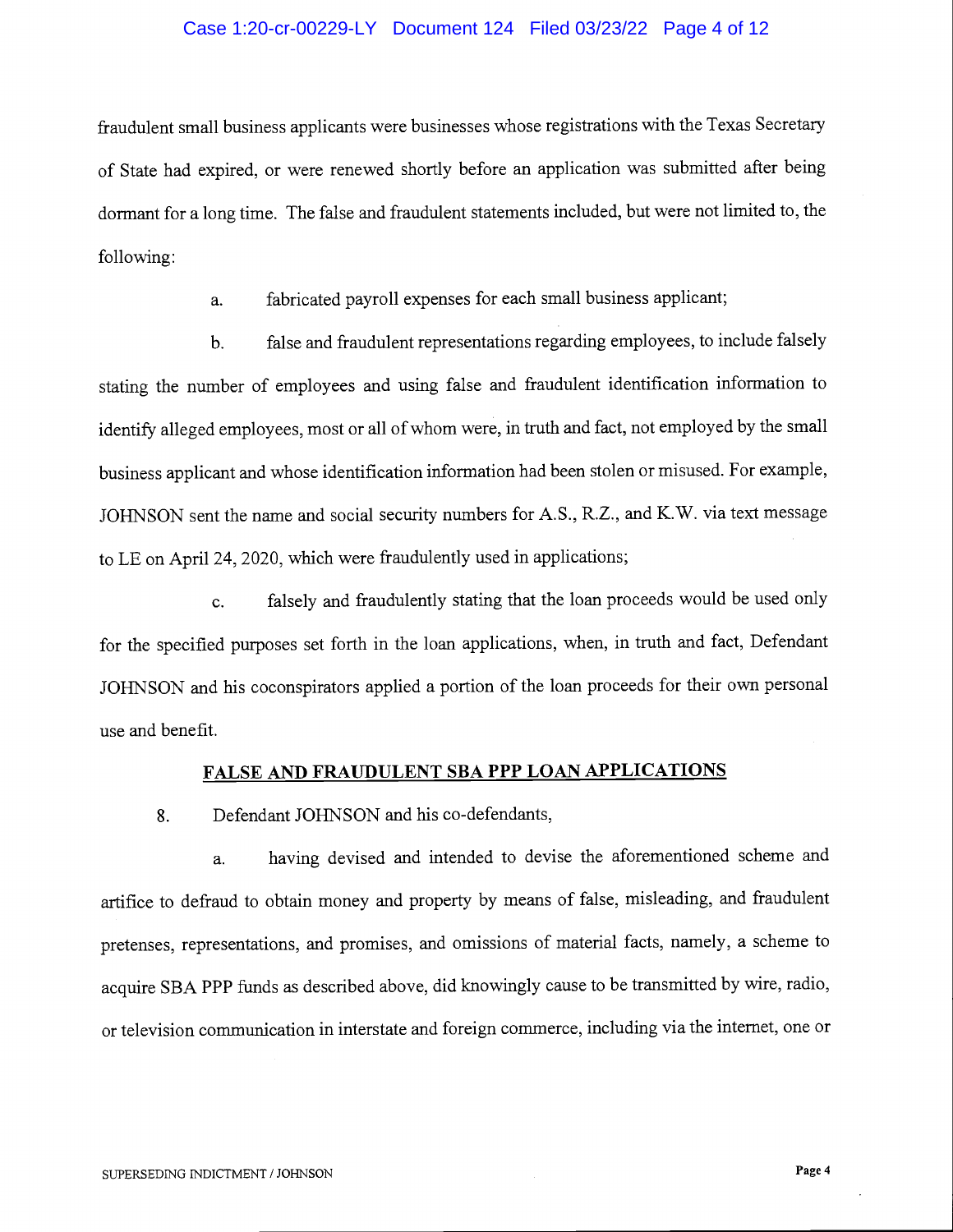## Case 1:20-cr-00229-LY Document 124 Filed 03/23/22 Page 5 of 12

more electronic communications constituting and containing a writing, sign, signal, picture, and sound for the purpose of executing and attempting to execute said scheme and artifice, and

b. knowingly executed and attempted to execute the aforementioned scheme and artifice to defraud a financial institution, set forth above, and to obtain moneys, funds, credits, assets, securities, and other property owned by, and under the custody and control of, said fmancial institution by means of false, misleading, and fraudulent pretenses, representations, and promises, and omissions of material facts, namely, the false and fraudulent SBA PPP loan applications set forth below for the following small business applicants and loan amounts on the dates and to the financial institutions listed below. The loan applications contained false and fraudulent statements and representations, as set forth above.

| <b>Business Entity</b>       | Application<br>Date | <b>Financial Institution</b>                  | Amount<br>Requested |
|------------------------------|---------------------|-----------------------------------------------|---------------------|
| Vantastic Voyages            | April 25, 2020      | <b>Harvest Small Business</b><br>Finance, LLC | \$953,125.85        |
| Cosmosium Capital Group, LLC | April 27, 2020      | Harvest Small Business<br>Finance, LLC        | \$391,681.00        |
| Happy Days Movers, LLC       | April 29, 2020      | <b>TCF National Bank</b>                      | \$1,299.456.75      |
| Happy Days Movers, LLC       | April 29, 2020      | Celtic Bank                                   | \$1,299,456.75      |
| Happy Days Movers, LLC       | May 1, 2020         | Greater Nevada Credit<br>Union                | \$1,299,456.75      |
| Happy Days Movers, LLC       | May 1, 2020         | Customers Bank                                | \$1,273,722.00      |
| Doc Z's Spectacles, LLC      | May 5, 2020         | Celtic Bank                                   | \$443,732.00        |
| Maverick Motorworks, LLC     | May 5, 2020         | Celtic Bank                                   | \$1,233,600.00      |
| Maverick Motorworks, LLC     | May 5, 2020         | Greater Nevada Credit<br>Union                | \$1,233,600.00      |
| Keeping It Tasty, LLC        | May 9, 2020         | Celtic Bank                                   | \$956,310.00        |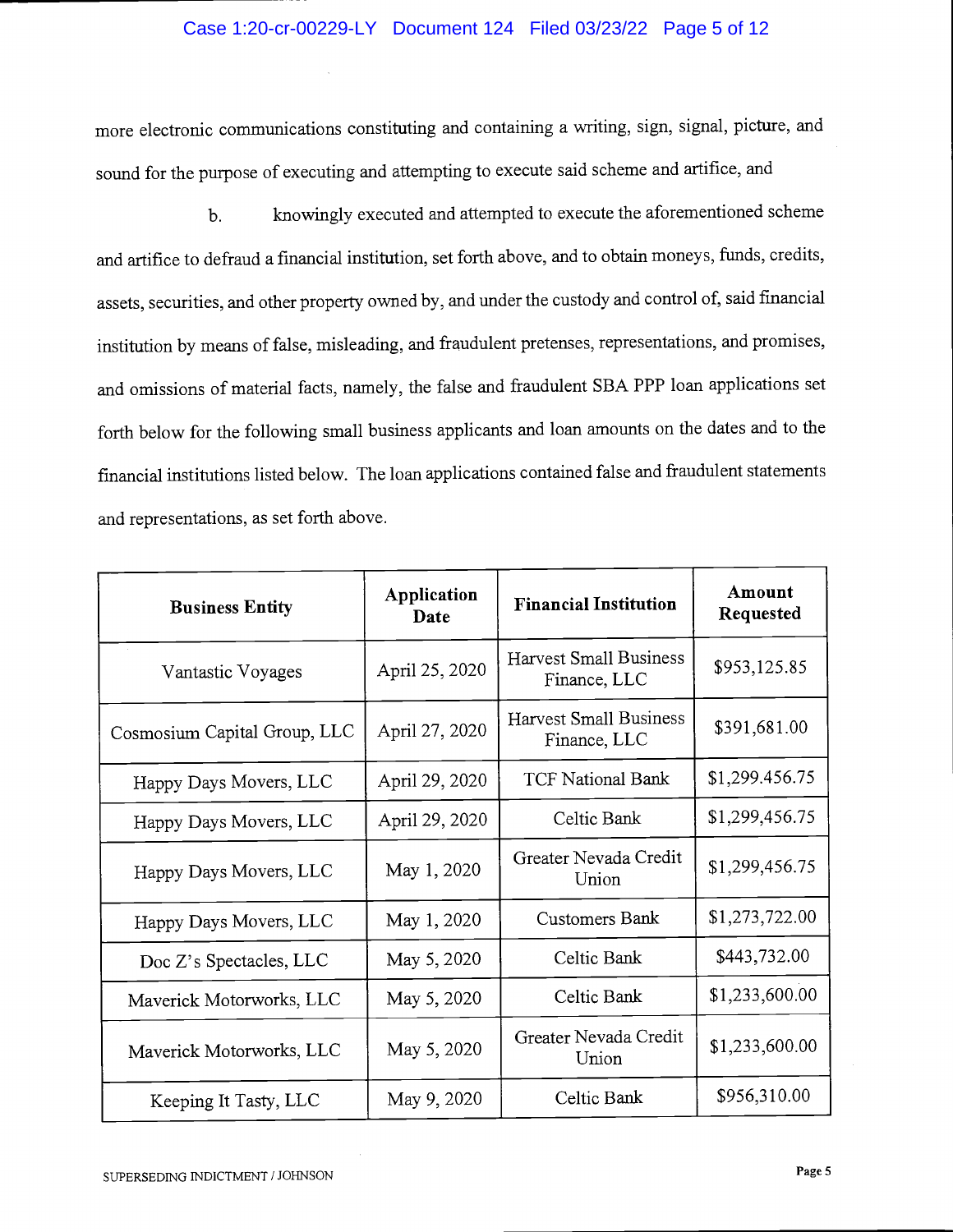| <b>MGM Legacy Partners</b>             | May 9, 2020  | <b>TCF National Bank</b>       | \$1,815,241.92 |
|----------------------------------------|--------------|--------------------------------|----------------|
| <b>MGM Legacy Partners</b>             | May 9, 2020  |                                | \$1,704,258.40 |
| King Sun, DBA King Hair                | May 9, 2020  | Greater Nevada Credit<br>Union | \$1,668,901.00 |
| King Sun, DBA King Hair                | May 10, 2020 | Celtic Bank                    | \$1,606,402.00 |
| Cool Kids Entertainment Group,<br>LLC. | May 11, 2020 | Celtic Bank                    | \$1,720,735.00 |
| Blue Flying Spur, LLC                  | May 14, 2020 | Celtic Bank                    | \$365,867.00   |
| Next Parking Solutions, LLC            | May 14, 2020 | Greater Nevada Credit<br>Union | \$394,995.00   |
| Kapolei Tower Partners, LLC            | May 15, 2020 | Greater Nevada Credit<br>Union | \$1,720,735.00 |
| <b>MGM</b> Legacy Partners             | May 15, 2020 | Customers Bank                 | \$1,720,985.00 |

9. The Maverick Motorworks SBA PPP loan application to Greater Nevada Credit Union listed above was approved on May 22, 2020 and funded in the amount of \$1,233,599 on May 27, 2020 sent to BancorpSouth Bank account ending in #6403. That SBA PPP loan money was used to fund the check described in Count One. JOHNSON in fact knew that these funds involved criminally derived property.

# COUNT ONE Conspiracy to Commit Fraud [18 U.S.C. § 1349]

10. Paragraphs 1 through 9 of this Indictment are realleged and incorporated as though fully set forth herein.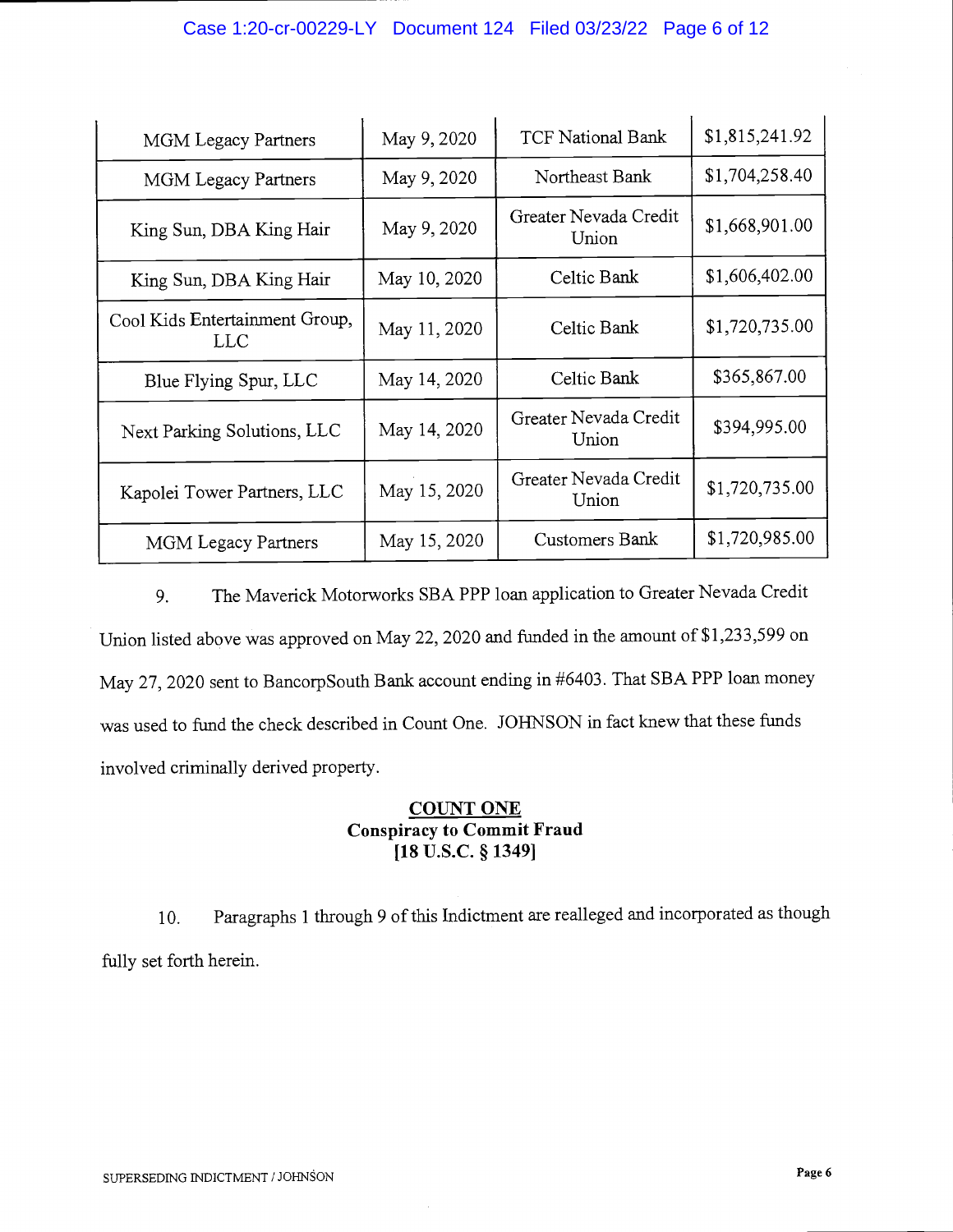11. Beginning as early as April 2020, the exact date being unknown to the Grand Jury, and continuing until on or about June 18, 2020, in the Western District of Texas and elsewhere, the Defendant,

## DEMETRIUS JOHNSON,

did knowingly and intentionally conspire with one or more other persons known and unknown to the Grand Jury, to commit one or more offenses against the United States, namely:

a. Bank Fraud, in violation of 18 U.S.C.  $\frac{6}{5}$  1344, that is knowingly executing, or attempting to execute, a scheme and artifice to obtain any of the moneys, funds, credits, assets, securities, and other property owned by, and under the custody and control of, a financial institution, by means of false and fraudulent pretenses, representations, promises, and omissions of material facts, namely, a scheme to acquire SBA PPP funds as described above, in violation. of Title 18, United States Code, Section 1344; and

b. Wire Fraud, in violation of 18 U.S.C.  $\oint$  1343, that is, having devised and having intended to devise a scheme and artifice to defraud, and to obtain money and property by means of materially false and fraudulent pretenses, representations, promises, and omissions of material facts, namely, a scheme to acquire SBA PPP funds as described above, for the purpose of executing the scheme and artifice, transmitted and caused to be transmitted by means of wire, radio and television communication in interstate commerce certain writings, signs, signals, pictures and sounds.

All in violation of Title 18, United States Code, Section 1349.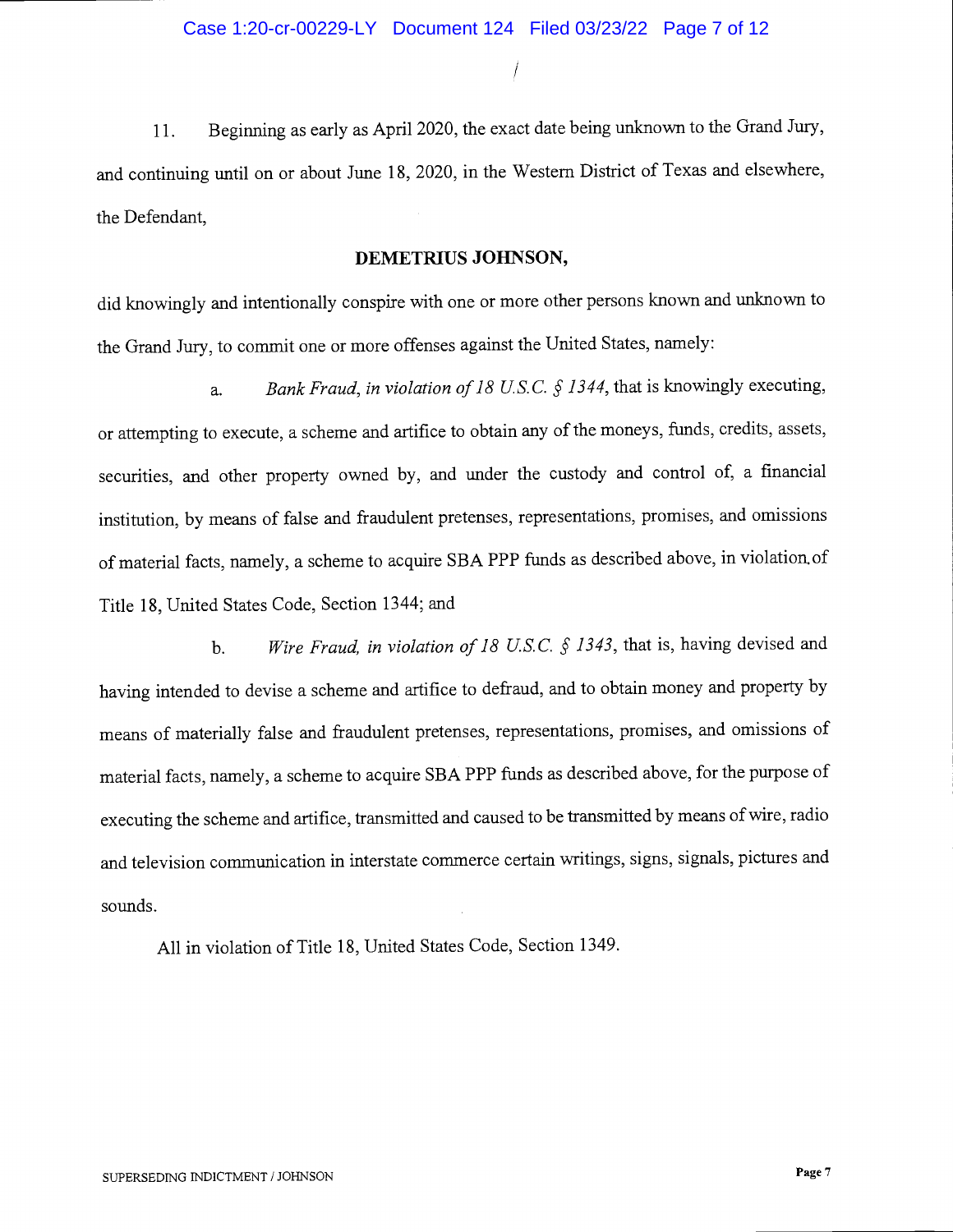# COUNTS TWO AND THREE Wire Fraud [18 U.S.C. § 1343]

12. Paragraphs 1 through 9 of this Indictment are realleged and incorporated as though fully set forth herein.

13. From in or about April 2020, the exact date being unknown to the Grand Jury, and continuing until on or about June 18, 2020, in the Western District of Texas and elsewhere, the Defendant,

## DEMETRIUS JOHNSON,

having devised and intended to devise a scheme and artifice to defraud to obtain money and property by means of false, misleading, and fraudulent pretenses, representations, and promises, and omissions of material facts, namely, a scheme to acquire SBA PPP funds as described above, and aiding and abetting the same, did knowingly cause to be transmitted by wire, radio, or television communication in interstate and foreign commerce, including via the internet, one or more electronic communications constituting and containing a writing, sign, signal, picture, and sound for the purpose of executing and attempting to execute said scheme and artifice, or aid and abet the same:

| Count         | Date (on or about) | <b>Description of Wire Transmission</b>                                                                                                                                                                            |
|---------------|--------------------|--------------------------------------------------------------------------------------------------------------------------------------------------------------------------------------------------------------------|
| $\mathcal{D}$ | May 5, 2020        | Transmission via the internet of a SBA PPP loan application<br>from the Western District of Texas to the Greater Nevada<br>Credit Union, in the District of Nevada, for a loan in the<br>amount of \$1,233,600.00. |
|               | May 10, 2020       | Transmission via the internet of a SBA PPP loan application<br>from the Western District of Texas to Celtic Bank, Salt Lake<br>City, Utah, in the District of Utah, for a loan in the amount of<br>\$1,606,402.00. |

All in violation of Title 18, United States Code, Section 1343 and 2.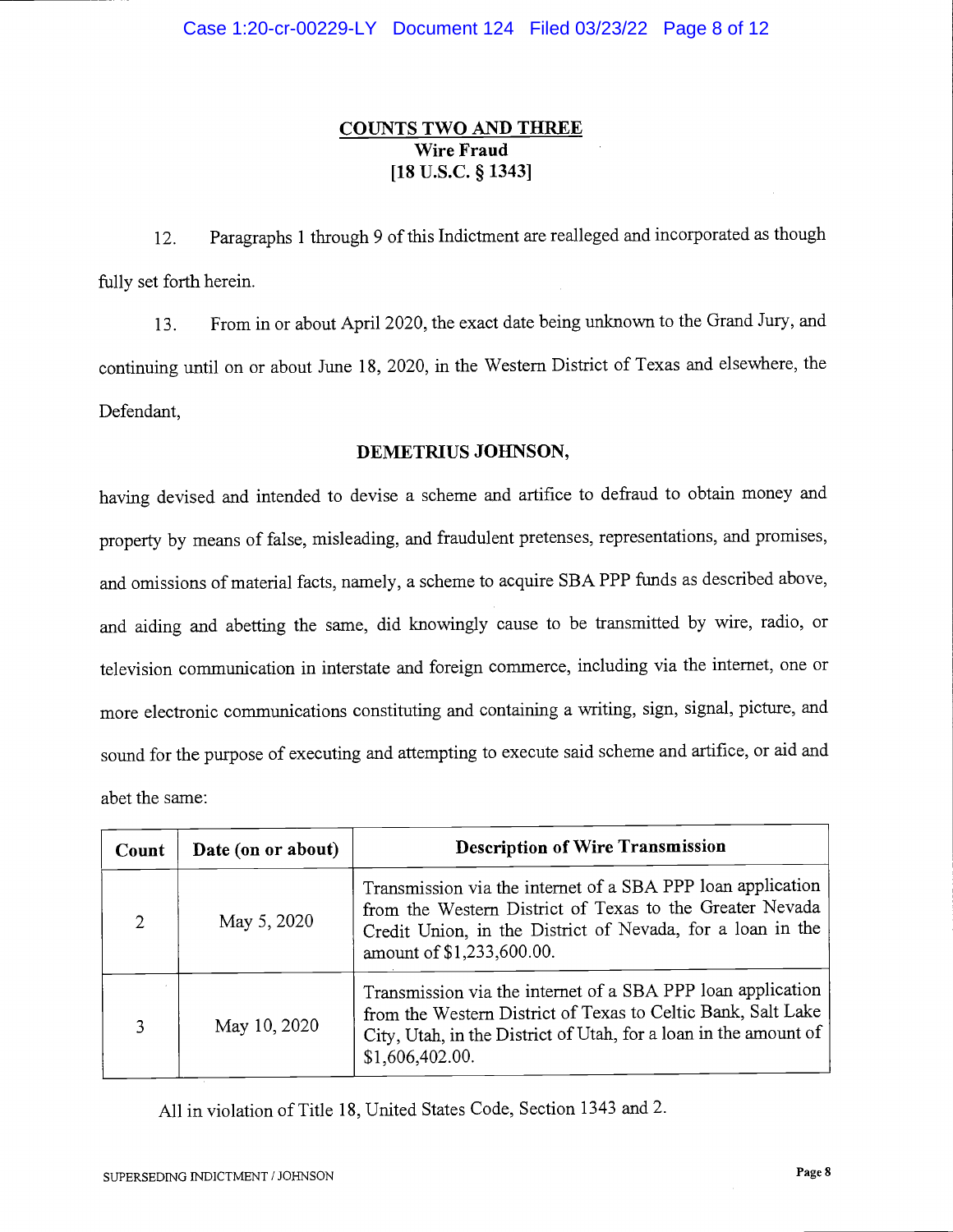# COUNT FOUR Engaging in Monetary Transaction in Criminally Derived Property [18 U.S.C. § 1957]

14. Paragraphs 1 through 9 of this Indictment are realleged and incorporated as though

fully set forth herein.

15. On or about June 15, 2020, in the Western District of Texas, the Defendant,

### DEMETRIUS JOHNSON

did knowingly engage and attempt to engage in, a monetary transaction in criminally derived

property of a value greater than ten thousand dollars (\$10,000.00), namely,

Maverick Motorworks wrote a check from BancorpSouth Bank account ending in #6403 in the amount of \$400,000 on June 11, 2020. This check was deposited by JOHNSON and LE into United Heritage Credit Union account number ending in #7430 on or about June 15, 2020,

which property was derived from specified unlawful activity, namely, Wire Fraud, contrary to

Title 18, United States Code, Section 1343, as described above in this Superseding Indictment,

and did aid and abet said offense.

All in violation of Title 18, United States Code, Sections 1957 and 2.

# COUNT FIVE Aggravated Identity Theft  $[18 \text{ U.S.C.}$  §§  $1028A \& 2]$

16. Between on or about April 25, 2020, and on or about May 15, 2020, in the Western District of Texas and elsewhere, the Defendant,

## DEMETRIUS JOHNSON,

did knowingly use, without lawful authority, a means of identification of another person, to wit, a name and preparer tax identification number belonging to D.B., a payroll business owner and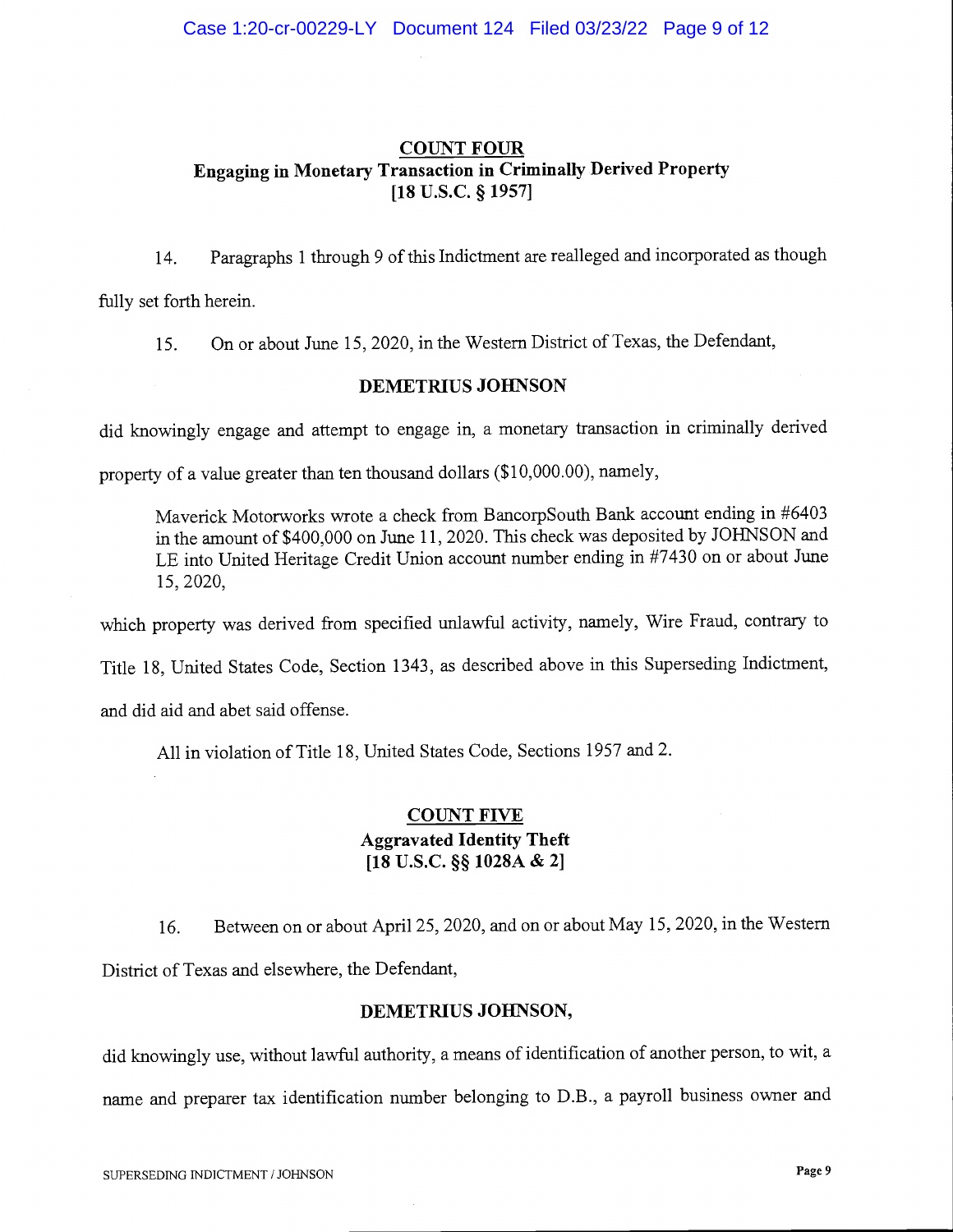### Case 1:20-cr-00229-LY Document 124 Filed 03/23/22 Page 10 of 12

person known to the Grand Jury, during and in relation to a felony violation enumerated in Title 18, United States Code, Section 1028A(c), to wit: Conspiracy to Commit Wire Fraud and Bank Fraud, and Wire Fraud, as charged in Counts One through Three of this Superseding Indictment, knowing that the means of identification belonged to another actual person, and did aid and abet the commission of said offense.

All in violation of Title 18, United States Code, Sections 1028A(a)(1) and 2.

# COUNT SIX Aggravated Identity Theft  $[18 \text{ U.S.C.}$  §§  $1028A \& 2]$

17. Between on or about April 25, 2020, and on or about May 15, 2020, in the Western District of Texas and elsewhere, the Defendant,

#### DEMETRIUS JOHNSON,

did knowingly use, without lawful authority, a means of identification of another person, to wit, the name and social security number of A.S., R.Z., and K.W. persons known to the Grand Jury, during and in relation to a felony violation enumerated in Title 18, United States Code, Section <sup>1</sup>028A(c), to wit: Conspiracy to Commit Wire Fraud and Bank Fraud, and Wire Fraud, as charged in Counts One through Three of this Superseding Indictment, knowing that the means of identification belonged to another actual person, and did aid and abet the commission of said offense.

All in violation of Title 18, United States Code, Sections 1028A(a)(1) and 2.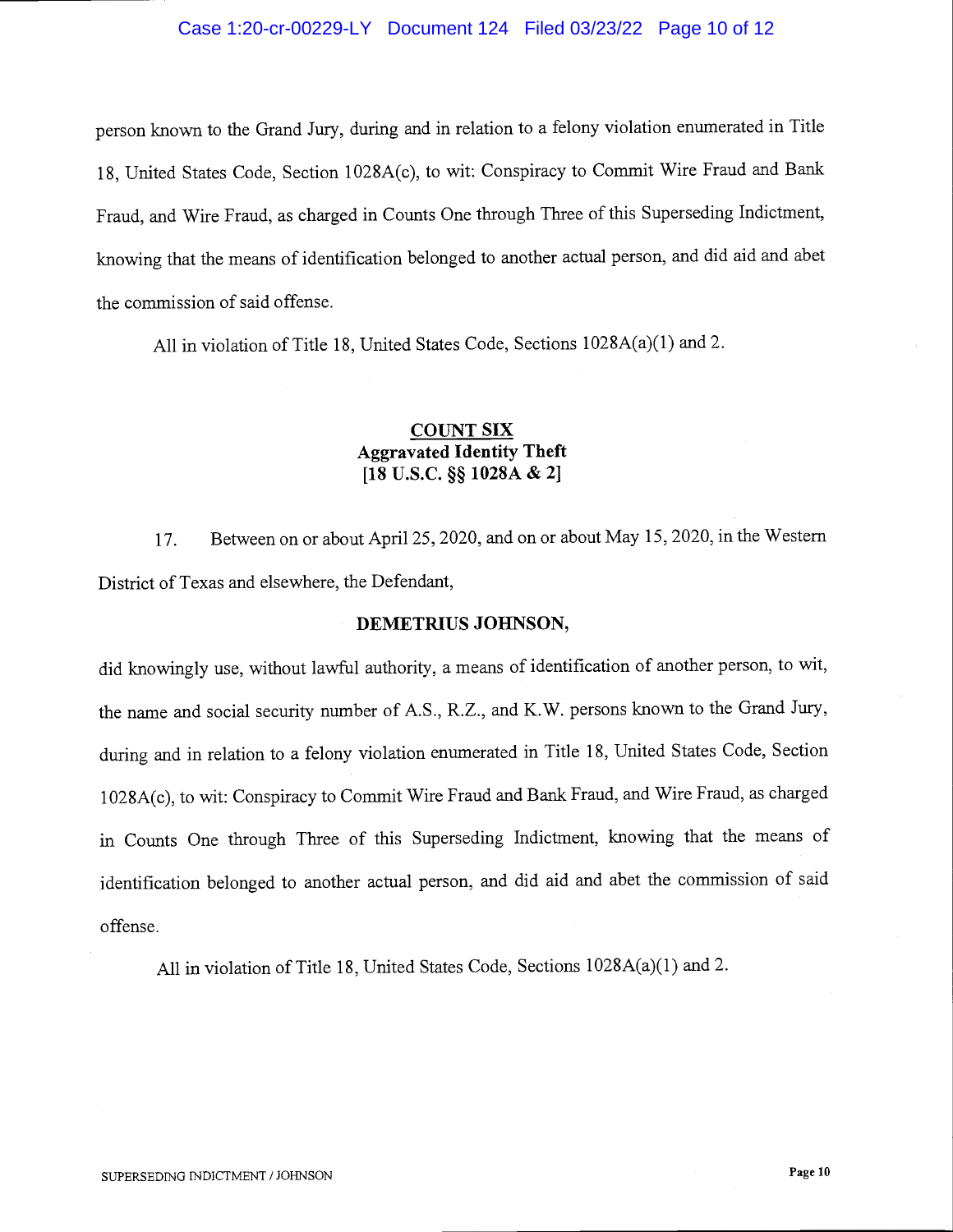# NOTICE OF UNITED STATES OF AMERICA'S DEMAND FOR FORFEITURE [See FED. R. CRIM. P. 32.2]

#### I.

# Fraud & Monetary Transaction Violations and Forfeiture Statutes [18 U.S.C. §§ 1343, 1349, and 1957] subject to forfeiture pursuant to 18 U.S.C.  $\S 982(a)(1) \& (2)$

As a result of the foregoing criminal violations set forth in Counts One to Four, the United

States gives notice to the Defendant of its intent to seek the forfeiture of property, including any

items listed below, upon conviction and as a part of sentence pursuant to FED. R. CRIM. P. 32.2 and

18 U.S.C. § 982(a)(1), which state:

### <sup>18</sup>U.S.C. § 982. Criminal Forfeiture

(a)(1) The court, in imposing sentence on a person convicted of an offense in violation of section . . . 1957 . . . of this title, shall order that the person forfeit to the United States any property, real or personal, involved in such offense, or any property traceable to such property.

(2) The court, in imposing sentence on a person convicted of a violation of, or a conspiracy to violate

(A) section  $\dots$  1343, or 1344 of this title, affecting a financial institution  $\dots$ 

shall order that the person forfeit to the United States any property constituting, or derived from, proceeds the person obtained directly or indirectly, as the result of such violation.

This Notice of Demand for Forfeiture includes but is not limited to the following items.

### II. **Properties**

### **Accounts**

- 1. \$726,153.65 from BancorpSouth Bank (BSB), Account Number XXXX64O3;
- 2. \$500.00 from BancorpSouth Bank (BSB), Account Number XXXX598O; and
- 3. \$400,000.00 from United Heritage Credit Union (UHCU), Account Number XX7430.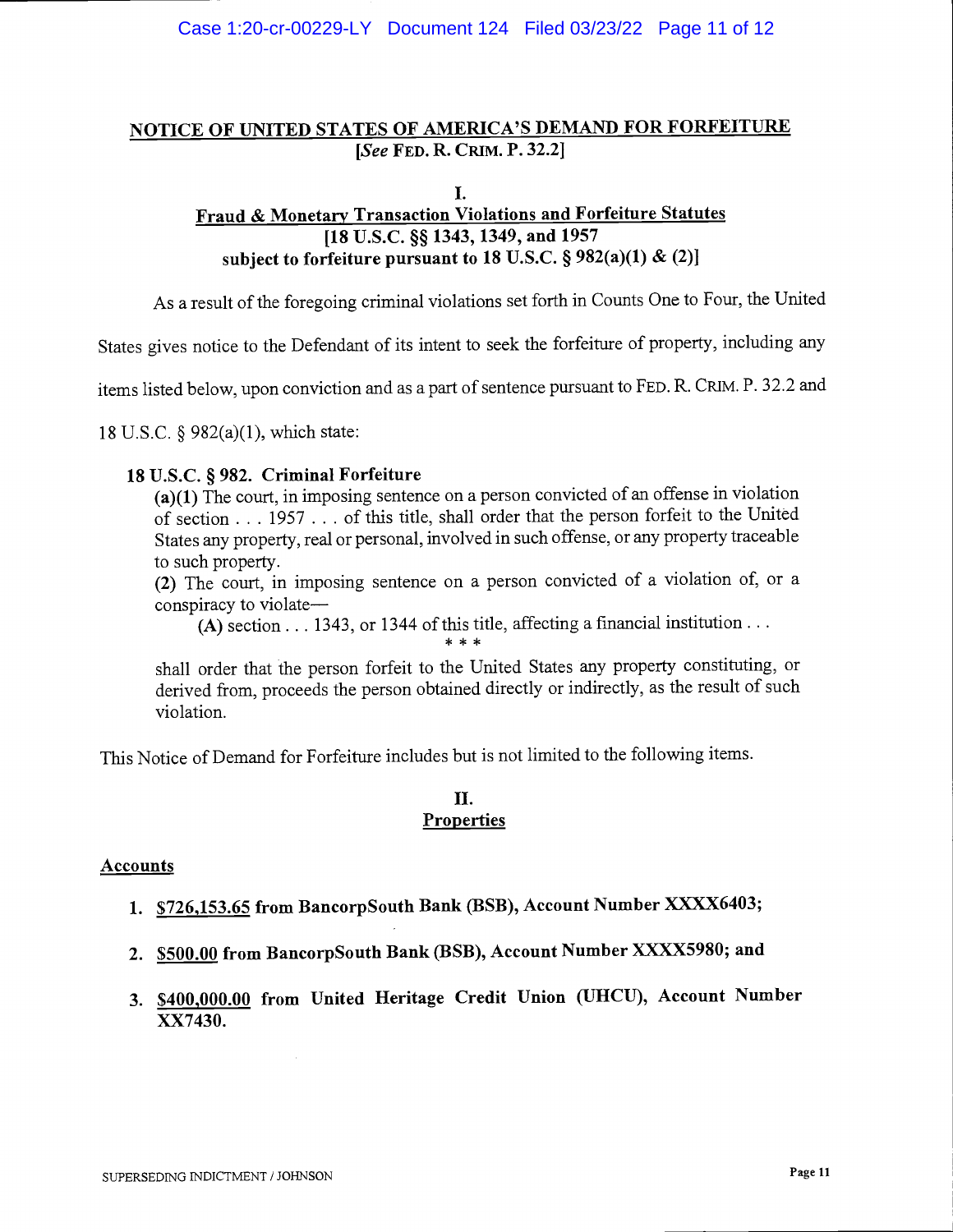# III. Money Judgment

Money Judgment: A sum of money equal to \$106,945.35 which represents the value of the property involved in the Defendant's monetary transaction violations that was not recovered by the government and for which the Defendant is liable,

## Iv. Substitute Property

If any property involved in the monetary transaction violations, as a result of any act or

omission of the Defendant

(A) cannot be located upon the exercise of due diligence;

- (B) has been transferred or sold to, or deposited with, a third party;
- (C) has been placed beyond the jurisdiction of the court;
- (D) has been substantially diminished in value; or
- (E) has been commingled with other property which cannot be divided without difficulty;

it is the intent of the United States to seek the forfeiture of any other property of the Defendant, up

to the value of the money judgment, as substitute property pursuant to Title 21 U.S.C.  $\S$  853(p)

and FED. R. CRIM. P. 32.2(e).

A TRUE BILL:

# ORIGINAL SIGNATURE REDACTED PURSUANT TO **FEGENWERMMENT ACT OF 2002**

ASHLEY C. HOFF United States Attorney

By:

MATTHEW DEVLIN MICHAEL GALDO Assistant United States Attorneys